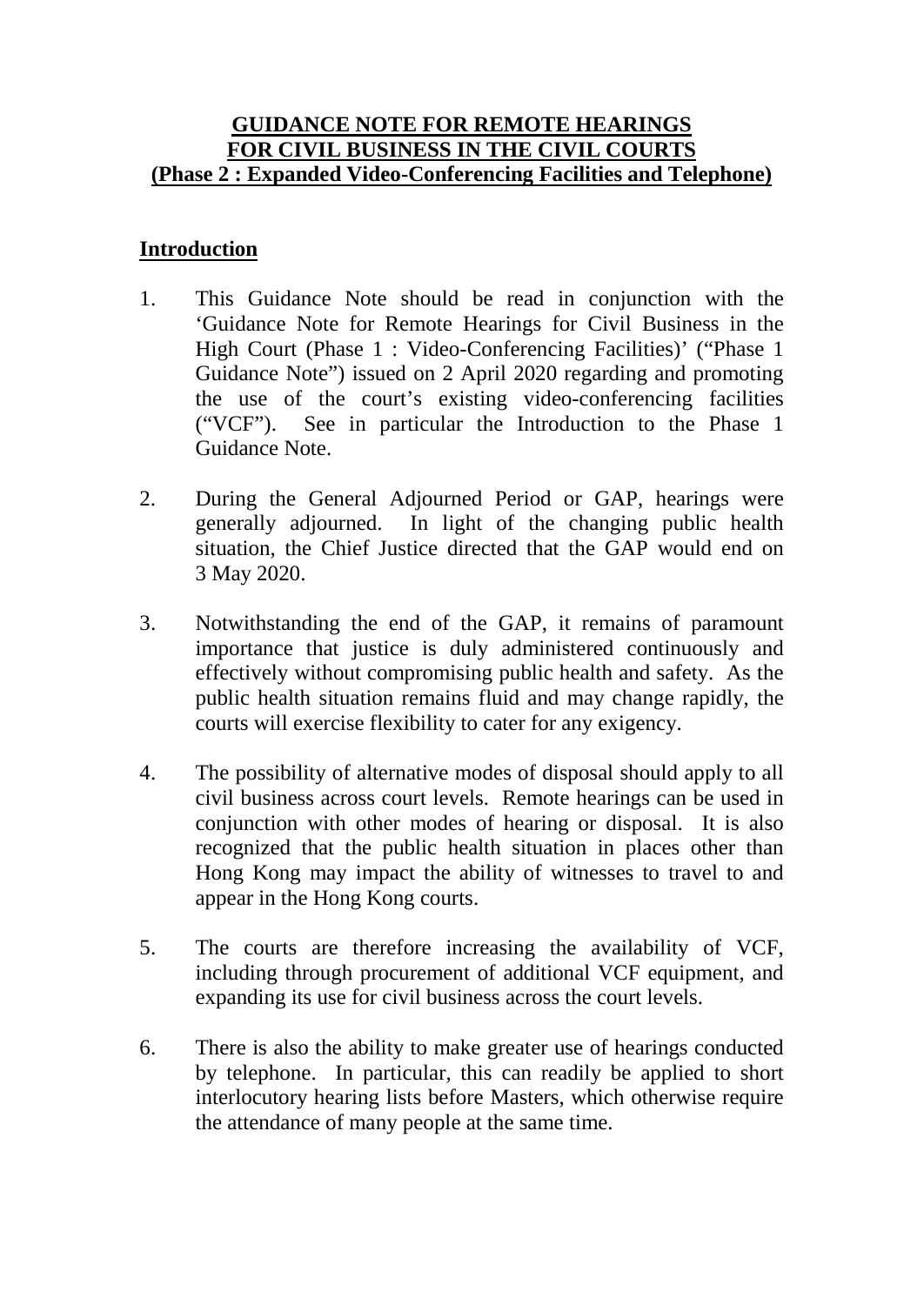7. This Guidance Note is issued to set out the expanded practice for remote hearings by electronic means in civil cases in all of the following civil courts: (1) the Court of Appeal of the High Court; (2) the Court of First Instance of the High Court (Judges and Masters); (3) the Competition Tribunal; (4) the District Court (Judges and Masters); including (5) the Family Court.

#### **Guidance – Phase 2**

#### *Use of VCF for Hearings*

- 8. PD 29: Practice Direction 29 on "Use of the Technology Court" shall not apply to remote hearings conducted by VCF or other video and electronic technology. However, PD 29 will continue to apply where the only remote element of the hearing involves a witness giving evidence from outside Hong Kong, but all other parts of the hearing are conducted as usual in a court room.
- 9. Existing VCF: The following paragraphs refer specifically and are limited to remote hearings using the court's VCF. (A further or amended Guidance Note may be issued in due course if remote hearings are to be conducted by other video or electronic means.)
- 10. General: A remote hearing can be conducted in and from any court room with VCF available, or in and from any court room where VCF can be made available. Such hearings will require the use of equipment at the remote locations which is compatible with the court's VCF and meets the operational requirements of court hearings. Technical specifications of the court's VCF (as may be enhanced from time to time) are available from the Judiciary.
- 11. All remote locations must be suitable and appropriate for the conduct of a court hearing, and must be suitable and appropriate for the particular part or parts of the court hearing in which that remote participant will be engaged.
- 12. Because of the greater lead time required for arranging remote hearings (including ensuring suitability of remote location(s), technical compatibility of equipment, pre-testing, and arranging for documents to be available at remote locations), all parties and the court will need to give earlier consideration as to how a hearing might be conducted.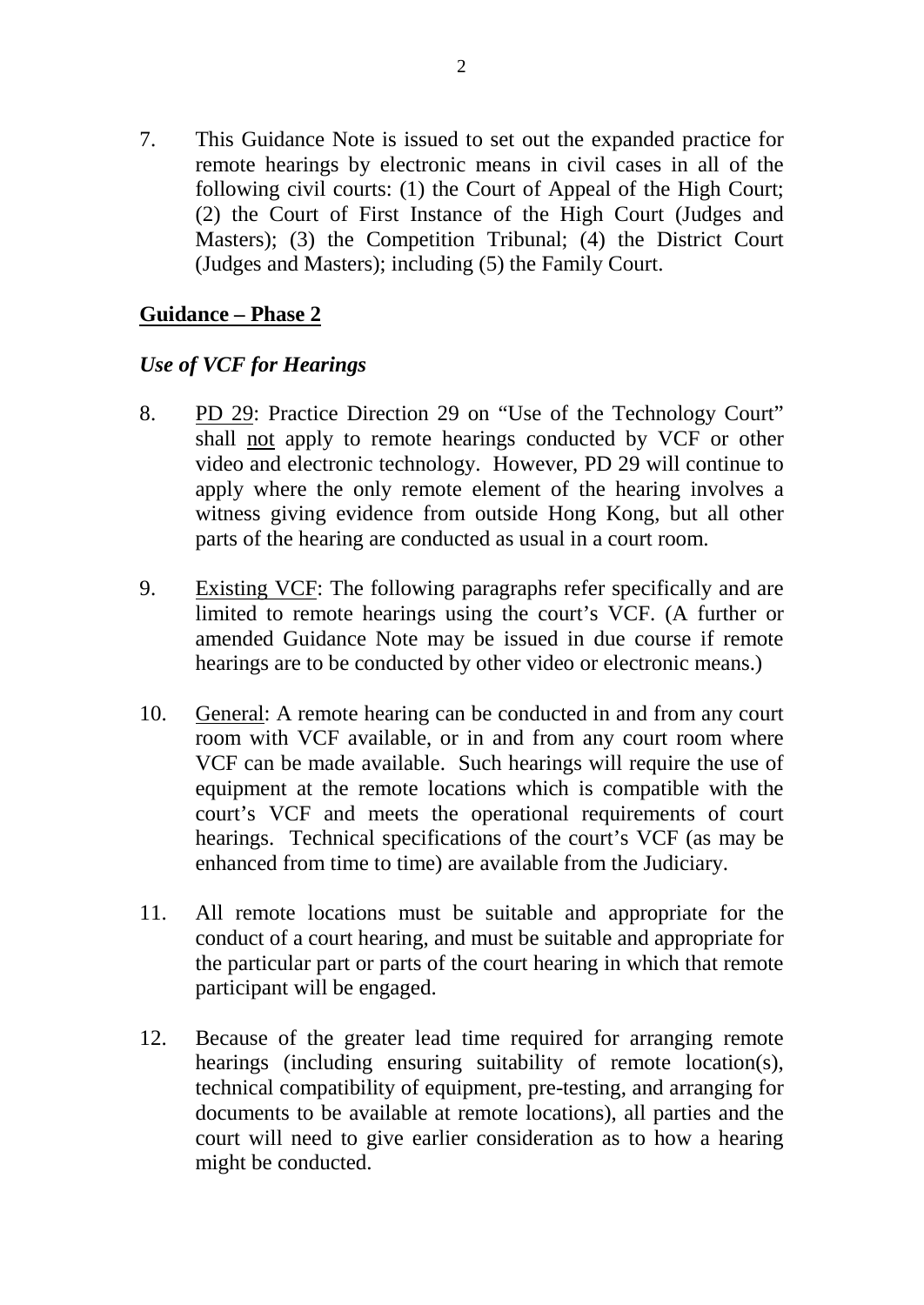- 13. Decision as to use of VCF: In view of the competition for the use of VCF resources, Judges and Judicial Officers ("JJO") will consider which of their cases (for which hearings have been fixed for future dates) might be suitable for disposal by a remote hearing using VCF. In other words, for the time being the initiative will be led by the court. However, JJOs will also entertain applications by parties for the use of VCF. For cases in which the use of VCF is ordered, the courts will seek to ensure a fair and effective distribution of the available VCF to cases which in the court's view warrant remote hearings.
- 14. The court can of its own motion order a remote hearing, and Order 1A rule 4(2)(j) and (k) and Order 1B rule 3 of the Rules of the High Court (Cap. 4A) and the Rules of the District Court (Cap. 336H) shall apply. It is a case management question within the discretion of the JJO concerned as to which hearings, or any part of hearings, should be conducted as remote hearings.
- 15. In practice, unless the parties make an application for a remote hearing, before ordering a remote hearing the court will propose it to the parties or make an order *nisi* to that effect. If the parties disagree with the court's proposal or *nisi* order for a remote hearing, they may make submissions in writing (by use of "no reply" email addresses, or such other means directed), copied to the other parties, stating what other proposal they put forward as more appropriate. After considering the matter, the court will make a determination as to the method of dealing with the hearing, and will give all necessary and appropriate directions.
- 16. In making the case management decision as to which hearings will be dealt with remotely, the court will take into account the views of the parties, the availability of VCF equipment, the subject-matter of the proceedings or relevant part of the proceedings and all other material circumstances, including in particular whether the proposed use of VCF is likely to promote the fair and efficient disposal of proceedings (including through the avoidance or reduction of delay) and/or to save costs.
- 17. It should be noted that in light of the varying public health situation, what might or might not have been considered appropriate at one time may come to be seen as inappropriate at a later date, or vice versa. Each case is different and the decision as to the form of the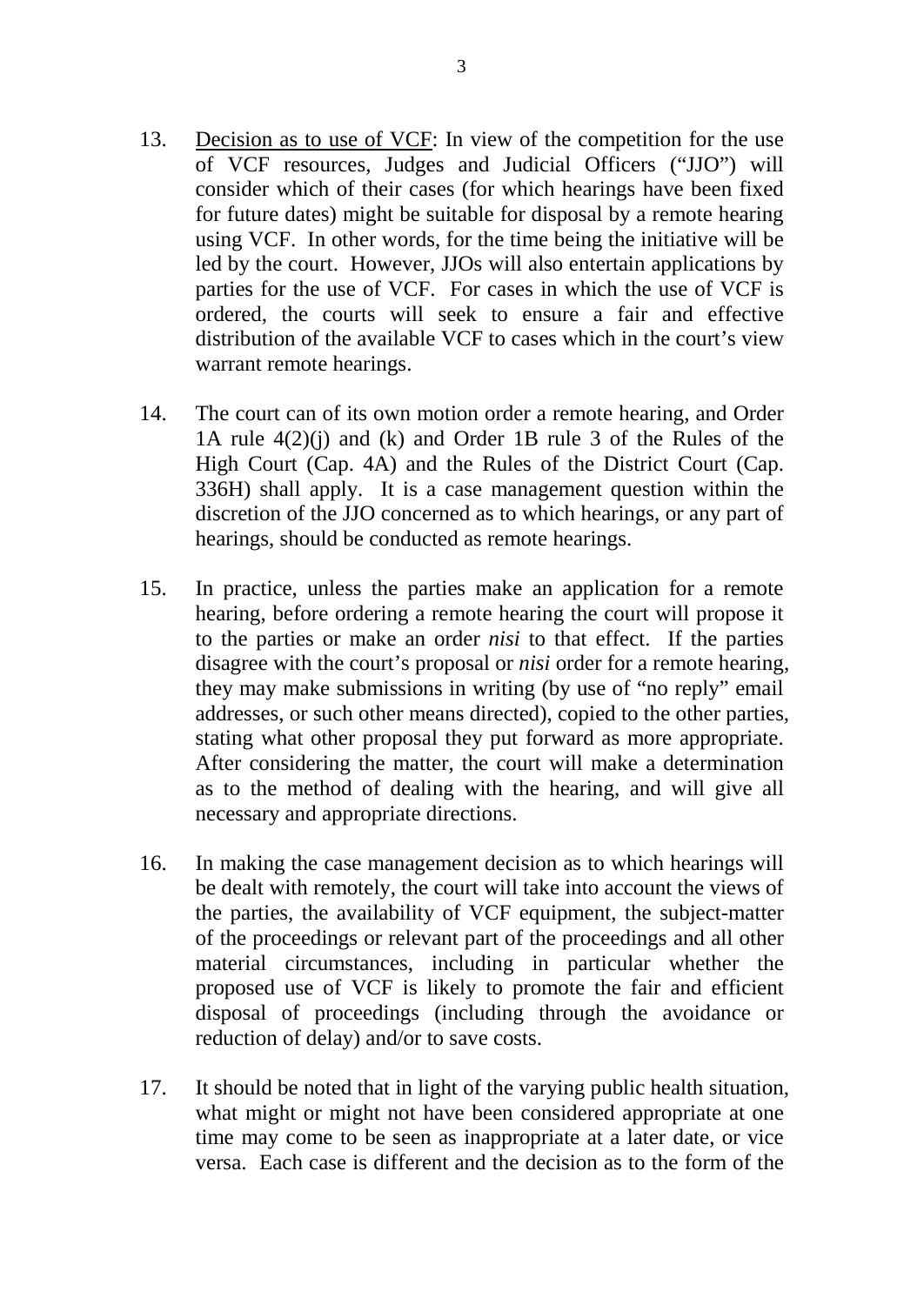hearing will be determined in the light of each case's own specific mixture of factors.

- 18. In addition to those general matters mentioned above, those factors may include (but are not necessarily limited to): (a) the importance and nature of the issue to be determined; (b) whether there is a special need for urgency, or whether the decision could await a later hearing without causing significant disadvantage to the parties; (c) whether the parties are legally represented; (d) the ability of the parties to engage with and follow remote proceedings meaningfully; (e) whether evidence is to be heard (and, if so, the nature of that evidence) or whether the case will proceed on the basis of submissions only; (f) the proposed length of the remote hearing; and (g) whether there are other alternatives consistent with public health concerns and the need for safety, such as for some or all of the participants to take part in the court hearing by physical attendance in a court room before the JJO.
- 19. Before any remote hearing is ordered, the court will check that suitable remote hearing facilities are available. Whilst attempts will be made to have suitable remote hearings conducted on dates as originally fixed, remote hearings may be ordered to take place on dates and/or at times different from the originally fixed hearing date and time.
- 20. Use: Once a remote hearing has been directed, the parties shall liaise with the court (with the clerk to the JJO allocated to the hearing) to promote the timely and efficient conduct of the remote hearing, including as to technical matters, and any necessary equipment tests.
- 21. The court shall give the necessary and appropriate directions for that purpose. A draft of typical directions is attached for guidance at Appendix A.
- 22. Types of hearing suitable to be conducted remotely: In the Court of First Instance, the District Court and the Family Court, all interlocutory applications or appeals will be considered for hearing remotely. Final hearings ordinarily dealt with on written evidence (that is, without live oral evidence), such as applications for judicial review, will also be considered for hearing remotely.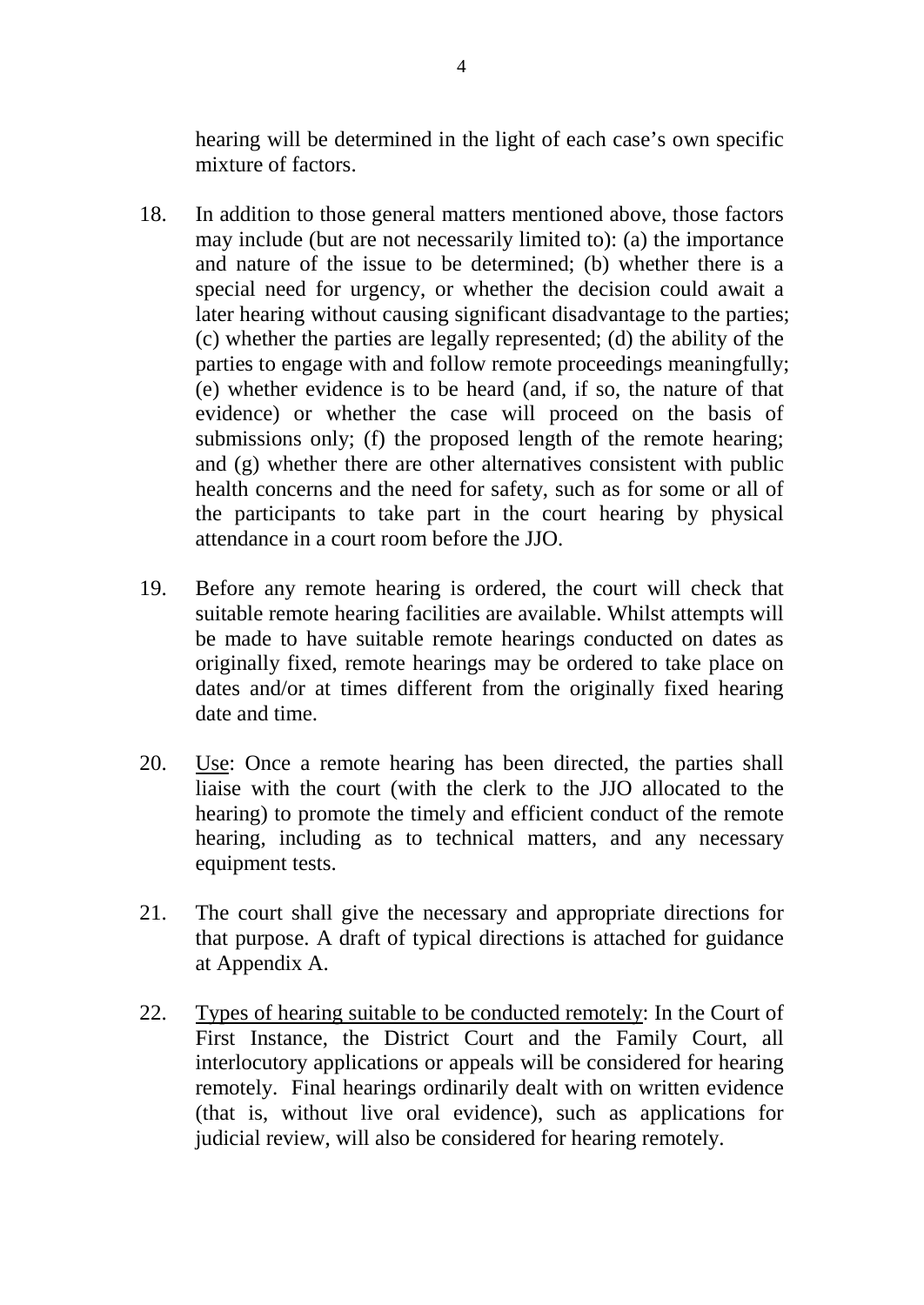- 23. In this Phase 2, some trials or parts of trials may also be considered suitable for remote hearings.
- 24. In the Court of Appeal, all civil appeals and interlocutory applications, including applications for leave to appeal will be considered for hearing remotely. In general, applications will only be considered suitable for hearing remotely by VCF if the Court of Appeal thinks focused oral submissions can be concluded within 1 day.
- 25. Listing: Hearings fixed for remote hearing by use of VCF will be listed on the daily cause list, with an indication that the hearing will be dealt with remotely.
- 26. At the hearing: It will generally be the responsibility of any person participating in a remote hearing to make all arrangements necessary for or incidental to ensuring that the use of VCF proceeds smoothly and effectively. For example, all such persons should ensure attending the remote site and linking with the court's VCF in good time for the remote hearing to take place, and all persons should have been duly supplied with the copies of or access to any documents relevant to the hearing.
- 27. Where the remote hearing involves taking evidence from a witness outside Hong Kong, the party calling that witness who is to be examined via VCF will be responsible for ensuring that the witness will be at a suitable and appropriate remote site and will be at the remote site in good time for such examination to take place, having duly been supplied with copies of any documents or exhibits relevant to such examination (whether in paper or electronic form) and for the witness to be provided with an interpreter, if necessary, and so forth. As it may be anticipated that there will be greater use of e-documents, parties must ensure the uniformity of e-bundles used (including, for example, matching the e-pagination with that appearing on the page by excluding the index from the epagination).
- 28. If the hearing is listed to be heard in open court, even though conducted as a remote hearing, robes should be worn by the barristers and/or solicitor advocates appearing, as well as by the Judge. All court rules and practice on court etiquette will continue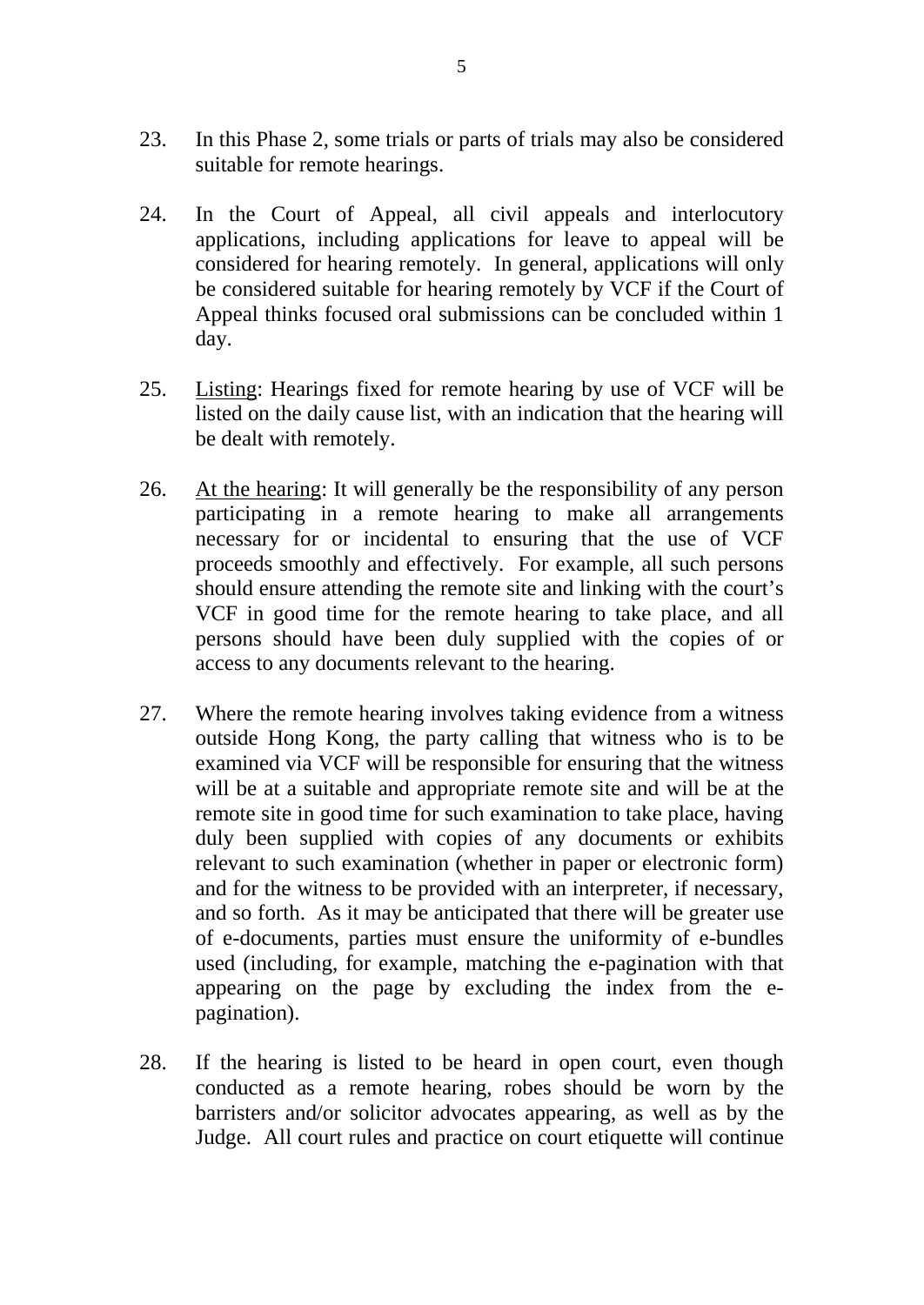to apply (save that standing when making submissions or at the beginning and end of hearings will not be necessary).

- 29. Normally, the proceedings will be recorded using the DARTS system. No other participant or person, whether physically in the court room or at any remote location, is permitted to record the hearing in any form.
- 30. Subject to the direction of the court, a remote hearing will be conducted openly where public and media can attend physically. However, in the exceptional circumstances of the threat to public health caused by the current pandemic, the impossibility of public or media access to a hearing should not ordinarily prevent the remote hearing taking place. The decision whether, how, and to what extent, to permit public or media access to a remote hearing rests with the court conducting the hearing.
- 31. Costs: Where the court's VCF facilities are to be used in conjunction with services and/or materials provided by commercial entities (such as telecommunications carriers providing videoconferencing services or providers of real-time court reporting and transcription services), it shall be the responsibility of each party wishing to avail himself of such services and/or materials to make appropriate contractual arrangements directly with such commercial entities and directly to meet their charges.
- 32. The costs of and incidental to the use of VCF and any other services and/or materials used in conjunction with them will form part of the costs of the proceedings, and will be subject to such costs orders as the court thinks fit.

#### *Telephone Hearings*

- 33. General: A remote hearing by telephone can be conducted in and from any court room equipped with telephone conferencing facilities. Such hearings will require the use of equipment at the remote locations which is compatible with the court's telephone system and meets the operational requirements of court hearings.
- 34. Decision as to use of Telephone: JJOs will consider which of their cases or lists (for which future dates have been fixed) might be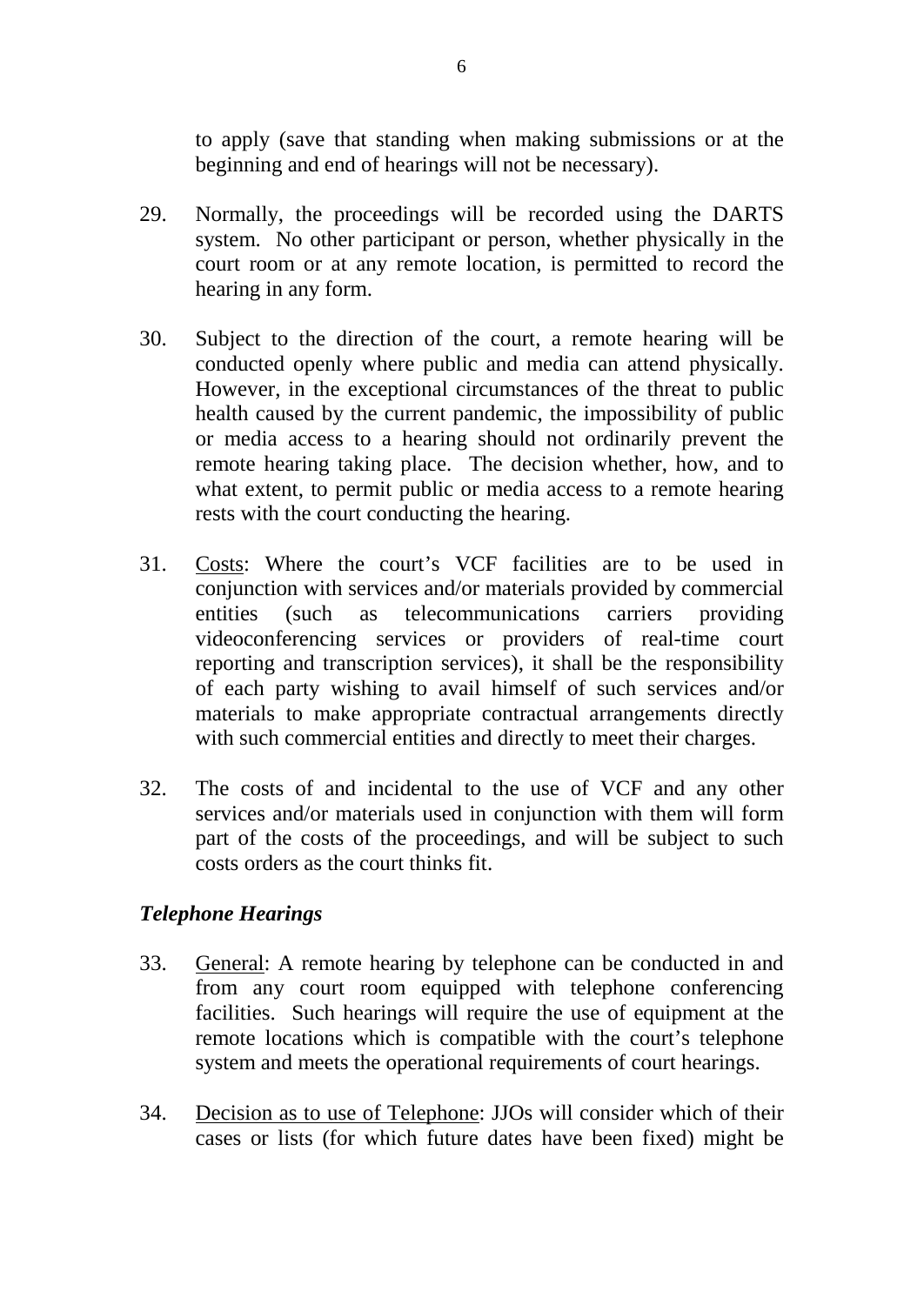suitable for disposal by a remote hearing using telephone. In other words, the initiative will be led by the court.

- 35. Use: Once a telephone hearing has been directed, the parties shall liaise with the court (with the clerk to the JJO allocated to the hearing) to promote the timely and efficient conduct of the remote hearing, including as to technical matters, and any necessary equipment tests.
- 36. The court shall give the necessary and appropriate directions for that purpose. A draft of typical directions is attached for guidance at Appendix B.
- 37. Types of hearing suitable to be conducted remotely: In the Court of First Instance, the District Court and the Family Court, all short directions hearings may be considered for hearing remotely.
- 38. For Masters, it is at present likely to be only the 3-minute list which is considered suitable for telephone hearing.
- 39. The court can of its own motion order a telephone hearing. It is a case management question within the discretion of the Master or Judge concerned as to which hearings, or any part of hearings, should be conducted as remote hearings.
- 40. The aim for telephone hearings will be to have suitable hearings conducted by telephone on dates and at times as originally fixed.
- 41. Listing: Hearings fixed for remote hearing by use of telephone will be listed on the daily cause list, with an indication that the hearing will be dealt with remotely by telephone.
- 42. At the hearing: It will generally be the responsibility of any person participating in a remote telephone hearing to make all arrangements necessary for or incidental to ensuring that the use of telephone proceeds smoothly and effectively. For example, all such persons should ensure attending the remote site and linking with the court's telephone conferencing facilities in good time for the remote hearing to take place, and all persons should have been duly supplied with the copies of or access to any documents relevant to the hearing.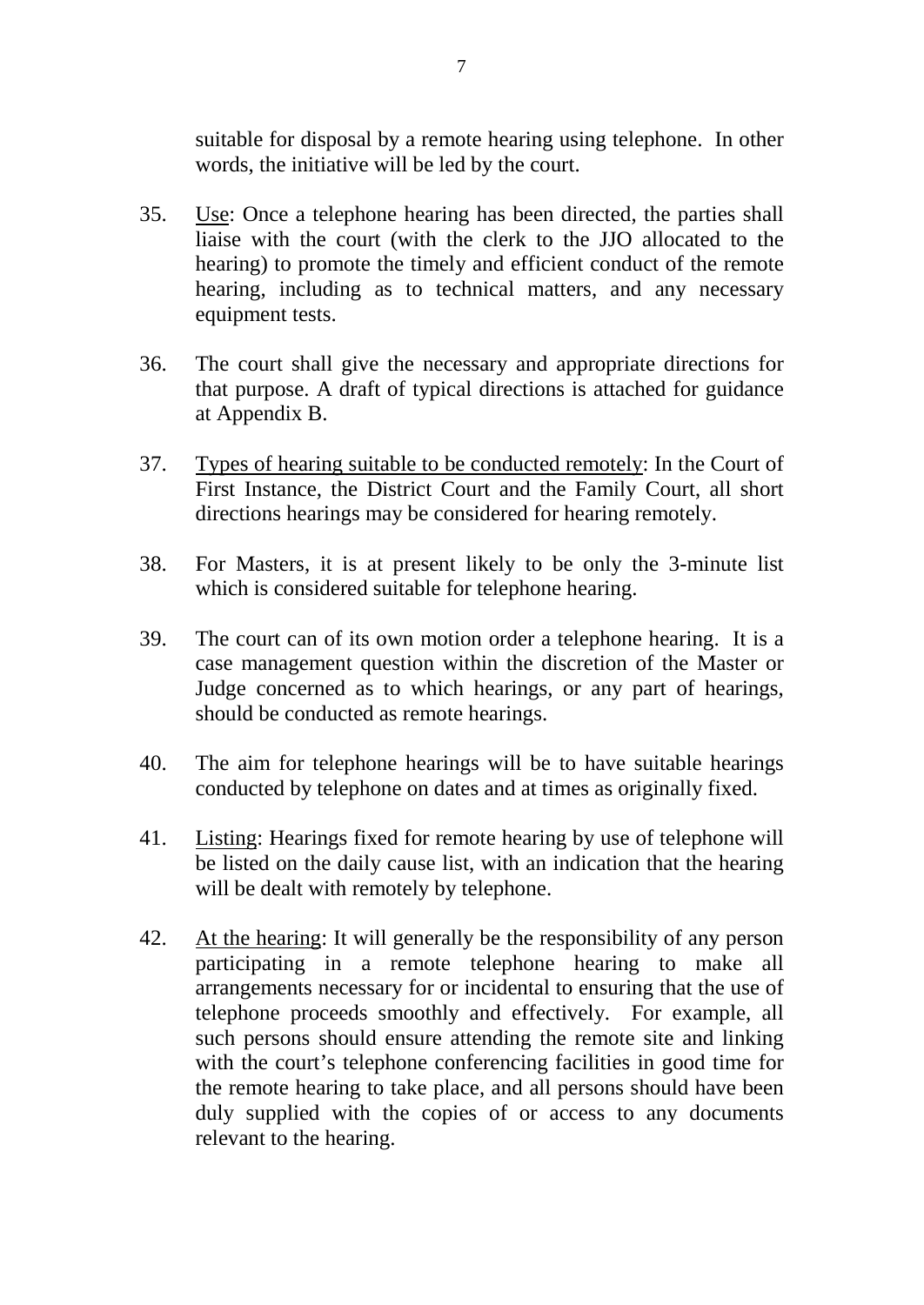- 43. Advocates conducting remote hearings by telephone must, by 4pm the working day before the hearing date, provide to the court an attendance sheet in form at Appendix C containing the name of the advocate, the party represented, and a primary landline number for use to connect to the hearing, as well as an alternate number for use in case of technical difficulties arising. Parties shall also provide to the court their respective proposed directions to be made at the hearing.
- 44. If Counsel is instructed, the court will only connect the telephone of the Counsel to the hearing. The instructing solicitor has to make arrangement with the Counsel to join in the hearing at his/her remote location.
- 45. Unless otherwise directed in advance, all connections to the parties will be made by court staff, who will then connect the Master or Judge to the telephone hearing before it can begin.
- 46. All court rules and practice on court etiquette will continue to apply (save that standing when making submissions or at the beginning and end of hearings will not be necessary).
- 47. Normally, the proceedings will be recorded using the DARTS system. No other participant or person, whether physically in the court room or at any remote location, is permitted to record the hearing in any form.
- 48. Subject to the direction of the court, a remote hearing will be conducted openly where public and media can attend physically. However, in the exceptional circumstances of the threat to public health caused by the current pandemic, the impossibility of public or media access to a hearing should not ordinarily prevent the remote hearing taking place. The decision whether, how, and to what extent, to permit public or media access to a remote hearing rests with the court conducting the hearing.
- 49. Costs: The costs of and incidental to the use of telephone for a remote hearing will form part of the costs of the proceedings, and will be subject to such costs orders as the court thinks fit.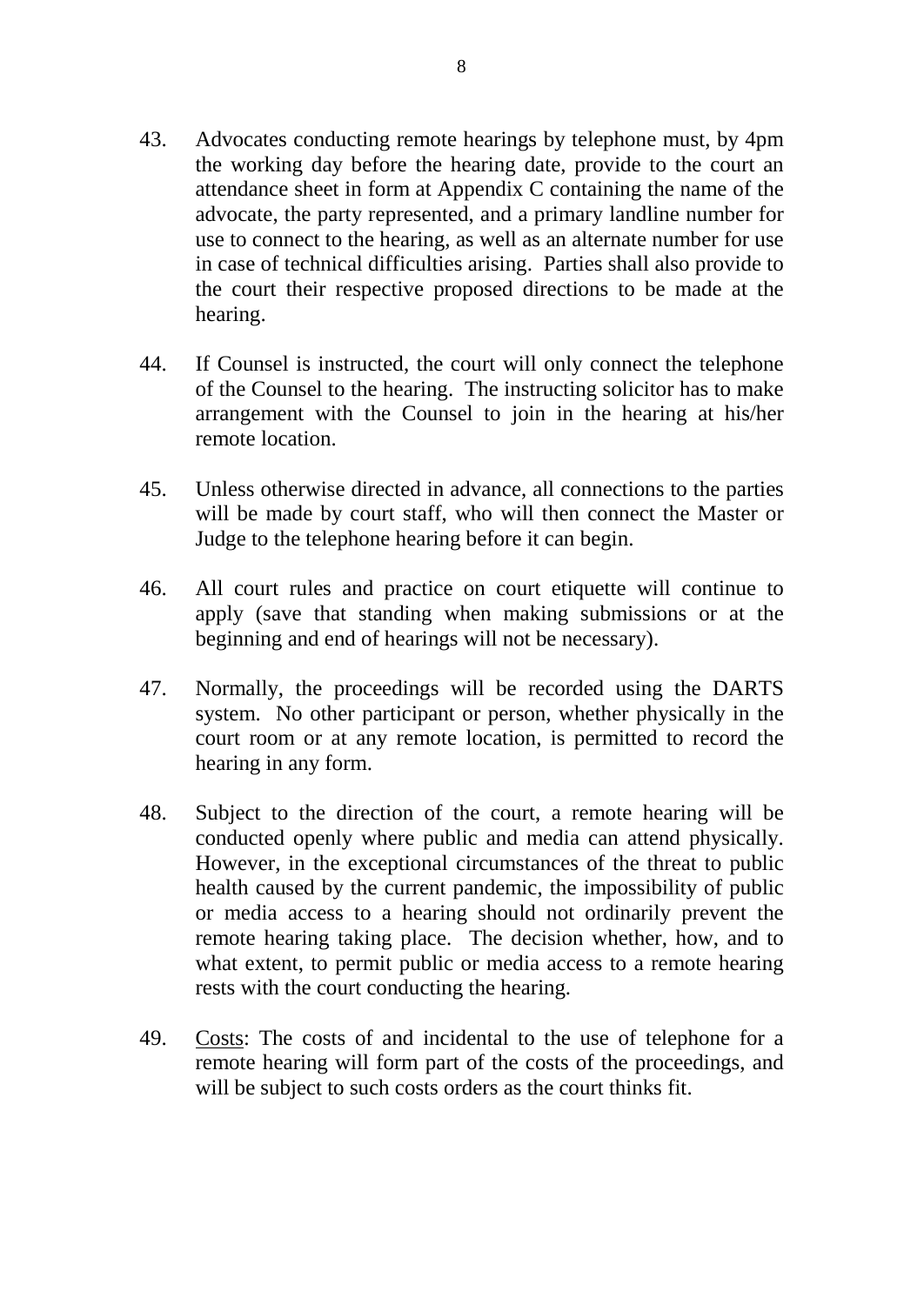## **Effective Date**

50. This Guidance Note will take effect on 15 June 2020. It may be subject to amendment and will continue until further notice.

Dated this 8<sup>th</sup> of June 2020.

(Jeremy Poon) Chief Judge of the High Court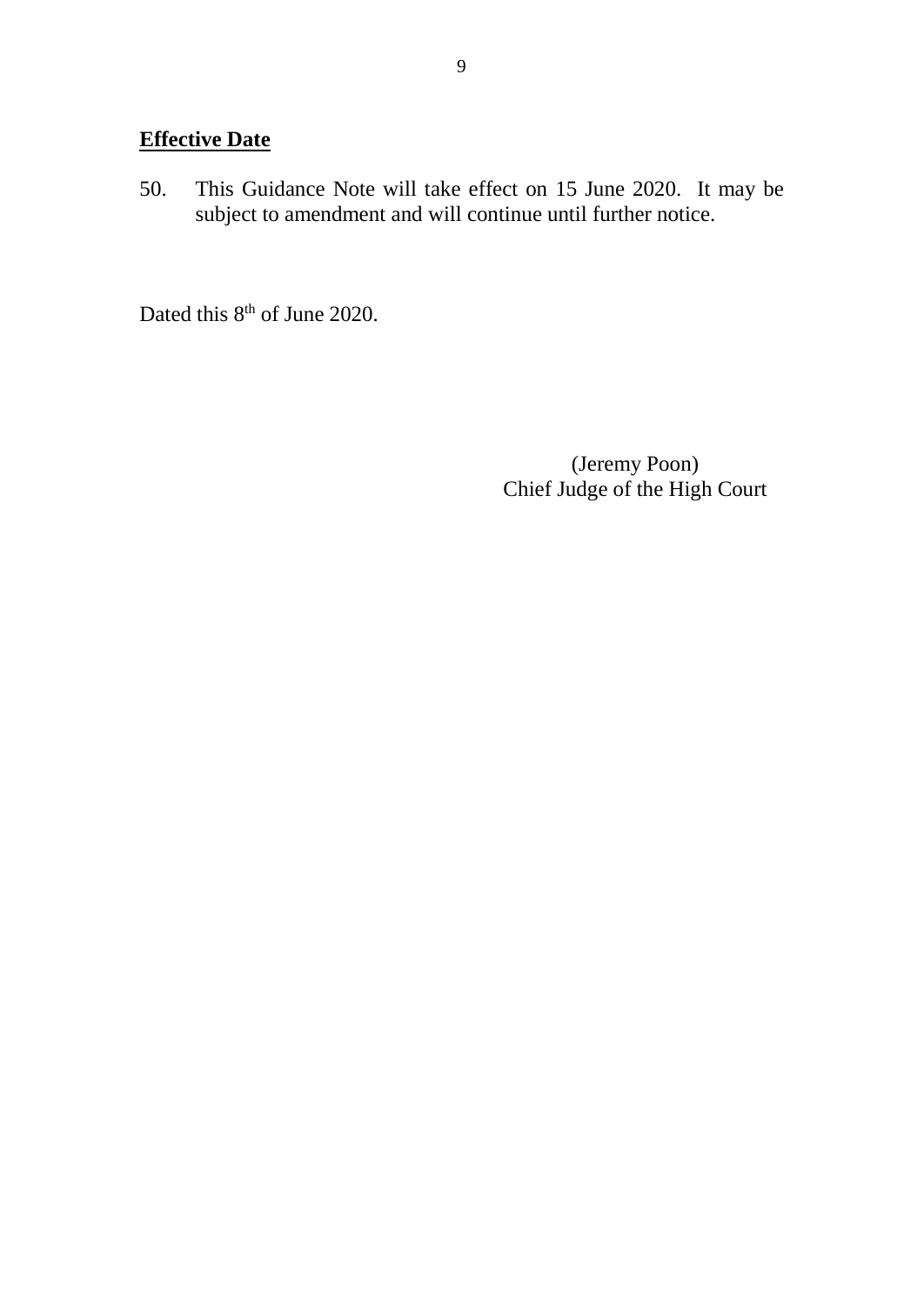Appendix A

### [Case Heading]

UPON the Court determining that this matter is suitable for remote hearing by means of the Court's video-conferencing facilities.

### [ON ITS OWN MOTION] / [BY CONSENT] IT IS ORDERED THAT:

- 1. The hearing of [summons dated xxx] / [application dated xxx] / [the trial] / [specified part(s) of the trial] shall be conducted by way of remote hearing, unless the Court otherwise directs.
- 2. The parties and their representatives shall attend the remote hearing by way of the Court's video-conferencing facilities.
- 3. No person may take any form of recording of the remote hearing, other than the Court [and name of permitted transcription service].
- 4. The remote hearing shall take place at [time] on [date] with a time estimate of [length].
- 5. The remote hearing shall be conducted by the Court from [Court xx] in the [Court of Final Appeal Building] / [High Court Building] / [District Court Building].
- 6. All applicable Court rules or practice as to dress and etiquette will continue to apply to the remote hearing, except that there is no need to stand at the beginning or end of hearings or when addressing the Court.
- 7. [The following witnesses shall give evidence via videoconferencing facilities and shall do so from the place identified:
	- $(1)$  [name] for [plaintiff] / [defendant] from [place]
	- (2)  $[name]$  for  $[plaintext] / [defendant]$  from  $[place]$
- 8. The [applicant] / [respondent] / [other party] shall be responsible for arranging with the Judge's clerk / Master's clerk (via [telephone number] / [email address] / [other]) the necessary facilities to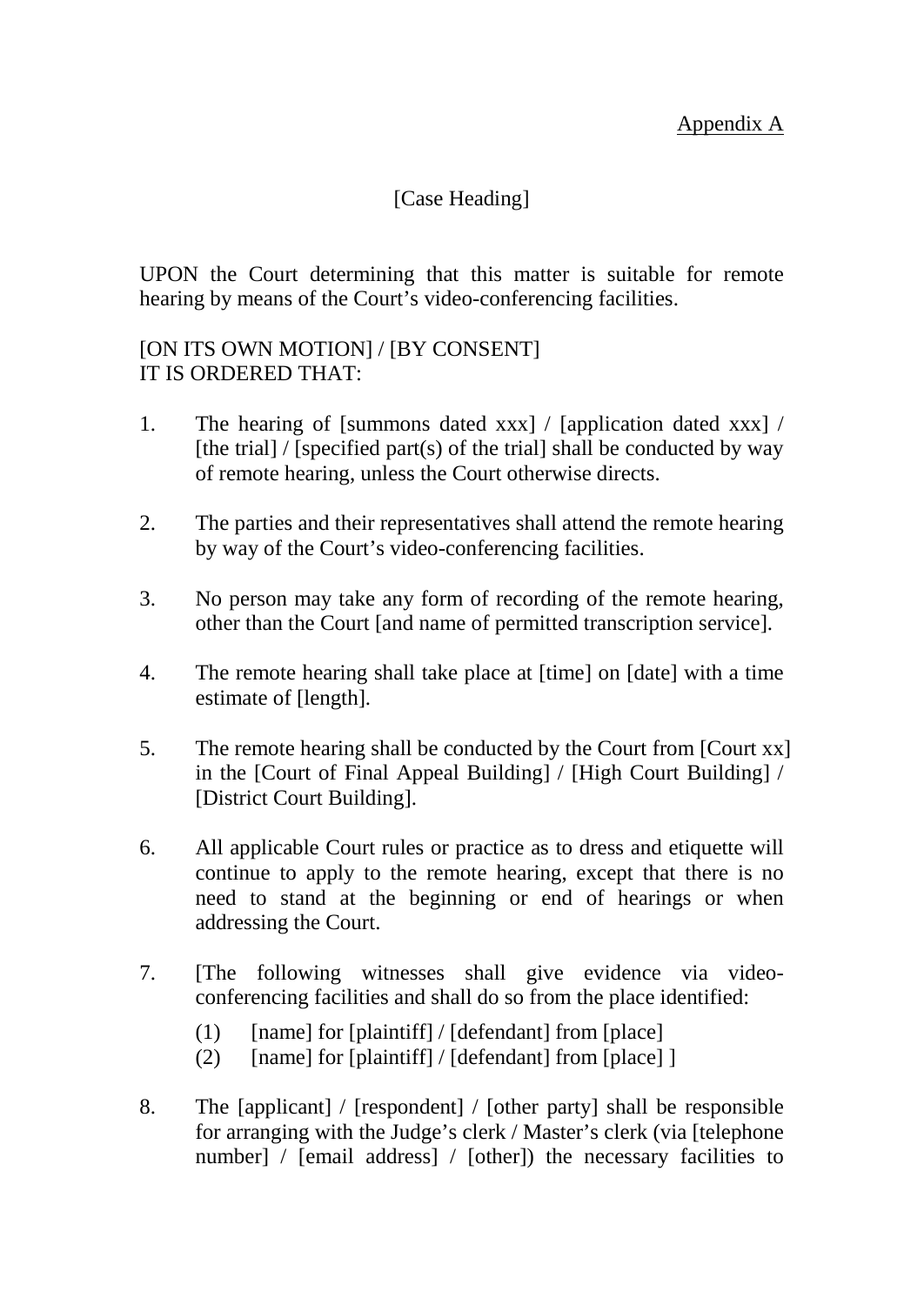conduct the remote hearing, allowing sufficient time for any necessary testing to take place. All appropriate contact details for the parties and the representatives necessary for the conduct of the remote hearing will be provided to the Court.

- 9. [The above paragraph shall apply to the party calling the witness for any witnesses giving evidence via video-conferencing facilities.]
- 10. The [applicant] / [respondent] / [other party] shall confirm the details of the arrangements for the remote hearing to the other parties and to the Court no later than [time and date prior to the remote hearing taking place].
- 11. The hearing bundle, skeleton arguments and lists of authorities (together with copies of the authorities [and any other documents ordered]) shall be provided to the Court by [time and date] using [means, e.g. "no-reply" email address or e-Lodgement Platform]
- 12. [Any other necessary directions]
- 13. [Provision for costs]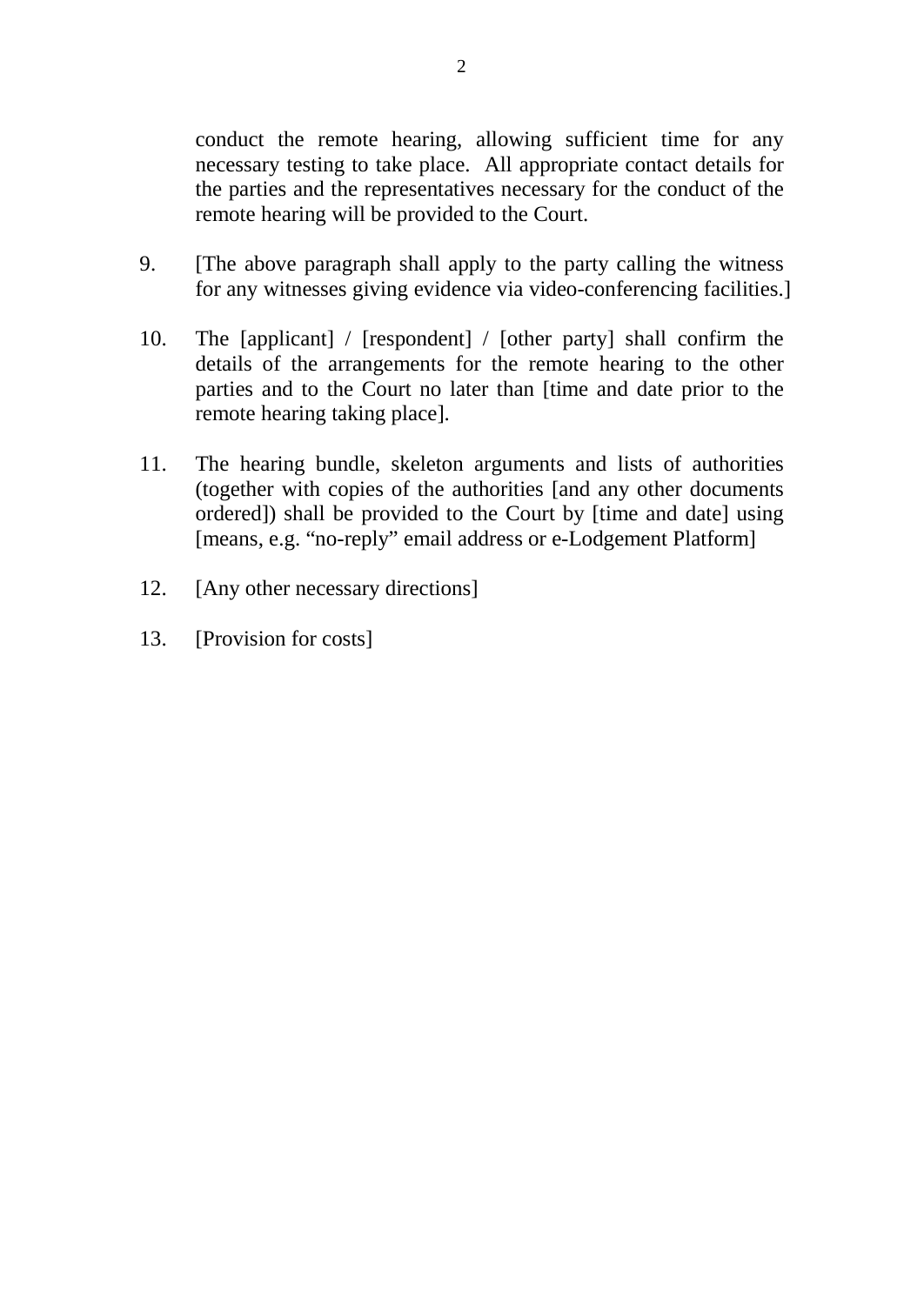## [Case Heading] / [List Heading]

UPON the Court determining that this [matter] / [list] is suitable for remote hearing by means of the telephone.

#### [ON ITS OWN MOTION] / [BY CONSENT] IT IS ORDERED THAT:

- 1. The hearing of [summons dated xxx] / [application dated xxx] / [3 minute list] shall be conducted by way of remote hearing [, unless the Court otherwise directs].
- 2. The parties and their representatives shall attend the remote hearing by way of telephone.
- 3. No person may take any form of recording of the remote hearing, other than the Court [and name of permitted transcription service].
- 4. The remote hearing shall take place at [time] on [date] with a time estimate of [length].
- 5. The remote hearing shall be conducted by the Court from [Court xx] in the [Court of Final Appeal Building] / [High Court Building] / [District Court Building].
- 6. All applicable Court rules or practice will continue to apply to the remote hearing, except that there is no need to stand at the beginning or end of hearings or when addressing the Court.
- 7. The parties shall be responsible for arranging with the Judge's clerk / Master's clerk (via [telephone number] / [email address] / [other]) the necessary facilities to conduct the remote hearing, allowing sufficient time for any necessary testing to take place. All appropriate names and contact details for the parties and the representatives necessary for the conduct of the remote hearing together with any proposed directions, if any, shall be provided to the Court by [4pm on the day before the hearing] / [time and date] by completing the Attendance Sheet at Appendix C.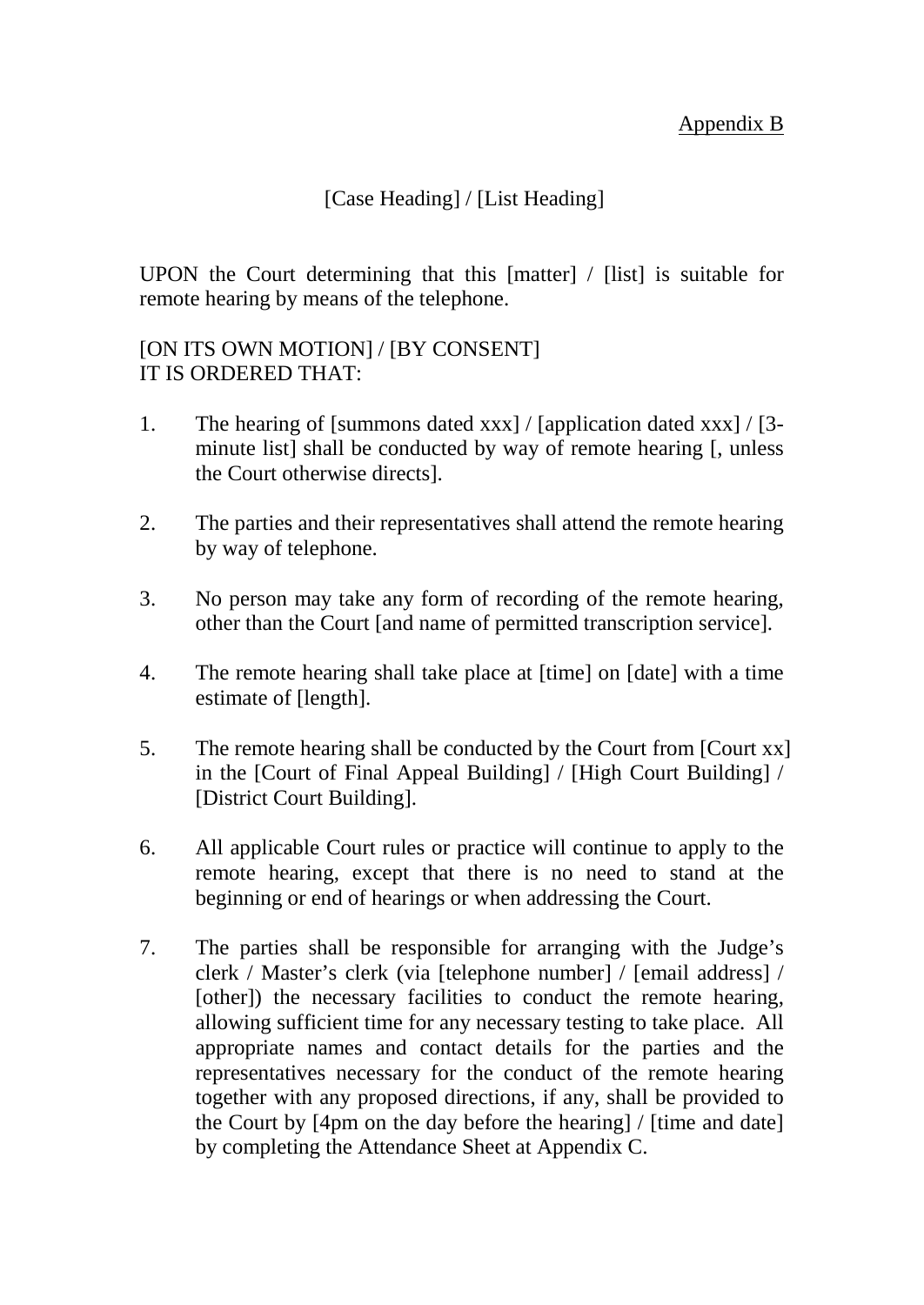- 8. [The hearing bundle, skeleton arguments and lists of authorities (together with copies of the authorities [and any other documents ordered]) shall be provided to the Court by [time and date] using [means, e.g. "no-reply" email address or e-Lodgement Platform]]
- 9. [Any other necessary directions]
- 10. [Provision for costs]